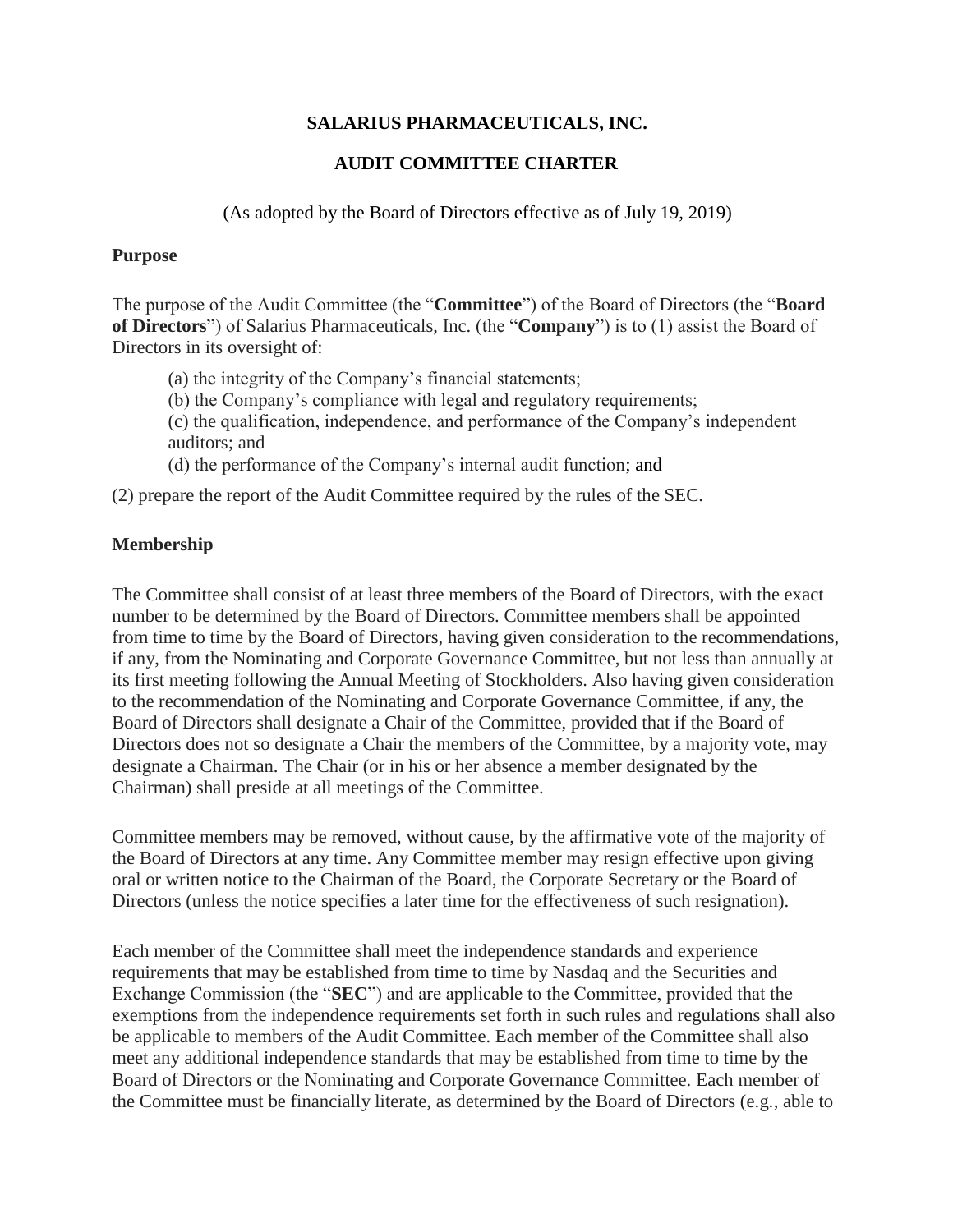read and understand fundamental financial statements, including the Company's balance sheet, income statement and cash flow statement). At least one member of the Committee must have past employment experience in finance or accounting, requisite professional certification in accounting or other comparable experience or background that leads to financial sophistication. At least one member of the Committee must be an "audit committee financial expert" as such term may be defined from time to time by the SEC. No member of the Committee may serve simultaneously on the audit committee of more than two other public companies without prior approval of the Board of Directors. No member of the Committee may have participated in preparing the Company's financial statements at any time in the past three years.

### **Resources and Authority**

The Committee shall have the resources and appropriate authority, without seeking the approval of the Board of Directors, to discharge its responsibilities, including the authority to retain, at the Company's expense, outside legal, accounting or other consultants to advise the Committee and to authorize or conduct investigations into any matters within the scope of its responsibilities and to approve related fees and retention terms. The Committee may request any director, officer or employee of the Company, the Company's outside counsel or independent auditors or such other persons as it deems appropriate to attend a meeting of the Committee or to meet with any members of, or consultants to, the Committee. The Committee may also exclude from its meetings any persons it deems appropriate in order to carry out its responsibilities. The Committee shall have full access to all books, records, facilities and personnel of the Company in connection with the discharge of its responsibilities.

### **Delegation to Subcommittee**

The Committee may form and delegate authority to subcommittees consisting of one or more members of the Committee when appropriate, including the authority to grant pre-approvals of audit and permitted non-audit services, as are provided in the resolutions of the Committee, except to the extent such delegation is limited by applicable law or listing standard. The actions of any such subcommittee shall be presented to the full Committee at the next scheduled Committee meeting.

### **Duties and Responsibilities**

The following shall be the common recurring duties and responsibilities of the Committee in carrying out its oversight function. These duties and responsibilities are set forth below as a guide to the Committee with the understanding that the Committee may alter or supplement them as appropriate under the circumstances to the extent permitted by applicable law, regulation or listing standard: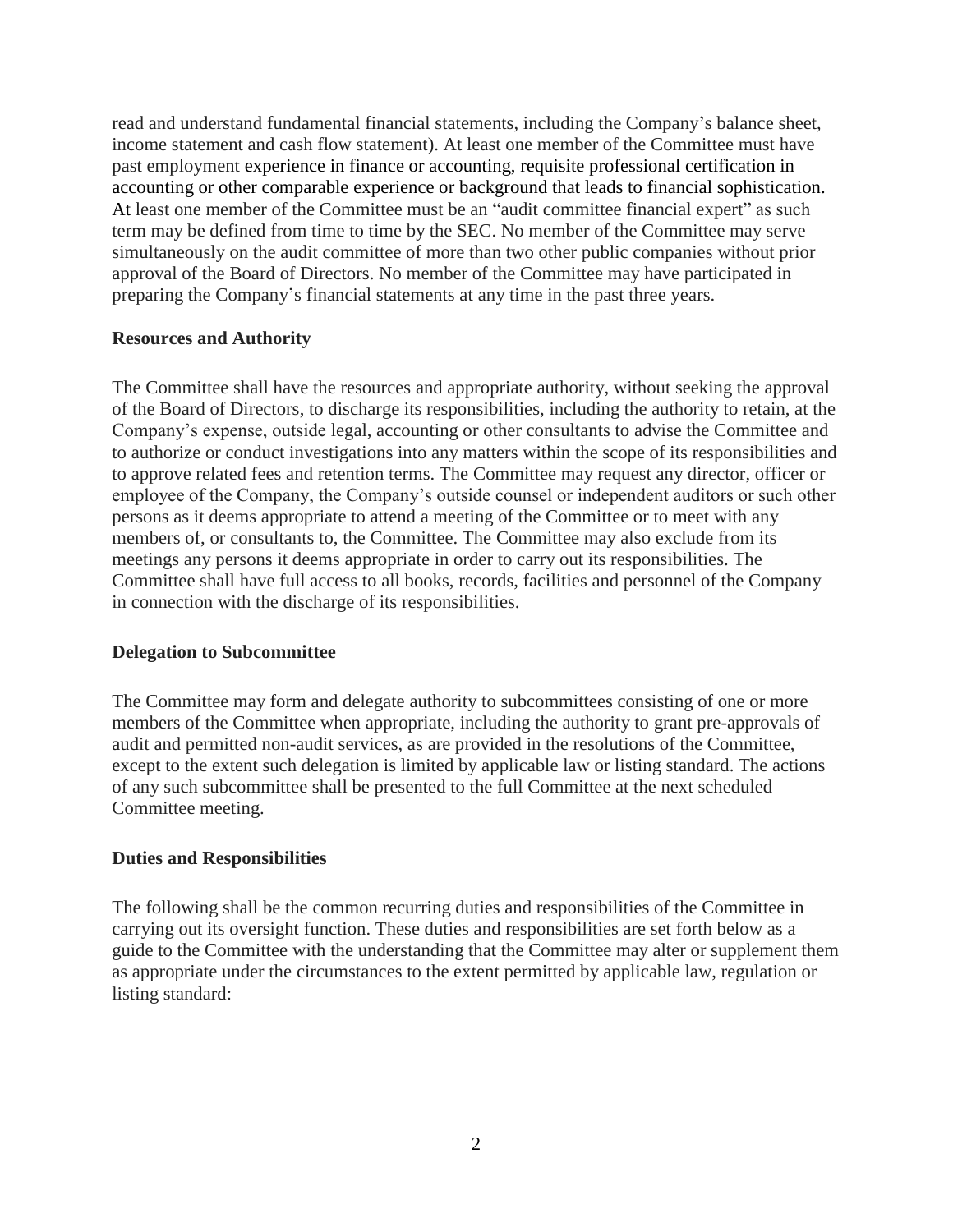#### Independent Auditors

- Be directly responsible for the appointment, retention, removal, compensation and oversight of the work of the independent auditors (including the resolution of disagreements between the Company's management and the independent auditors regarding financial reporting) for the purpose of preparing or issuing an audit report or performing other audit, review or attest services for the Company. The independent auditors shall report directly to the Committee.
- Have the sole authority to review in advance and grant any appropriate pre-approvals of all audit services to be provided to the Company and its subsidiaries by the independent auditors and all permitted non-audit services (including the fees and other terms of engagement) and, if desired, establish policies and procedures for review and pre-approval by the Committee of such services.
- Obtain, review and discuss, at least annually, a written report by the independent auditors describing (i) the independent auditors' internal quality-control procedures and (ii) any material issues raised by the most recent internal quality control review, or peer review, of the independent auditors, or by any inquiry or investigation by governmental or professional authorities, within the preceding five years, with respect to one or more independent audits carried out by the independent auditors, and any steps taken to deal with those issues.
- Review any report by the independent auditors concerning: (i) all critical accounting policies and practices to be used; (ii) alternative treatments of financial information within generally accepted accounting principles that have been discussed with management, ramifications of the use of such alternative disclosures and treatments, and the treatment preferred by the independent auditors; and (iii) any other material written communications between the independent auditors and the Company's management.
- Review and discuss with the independent auditors, on an annual basis, all relationships the independent auditors have with the Company in order to evaluate the independent auditors' continued independence and receive from the independent auditors on an annual basis a written statement (consistent with applicable PCAOB requirements for independent accountant communications with the audit committees concerning independence) regarding the auditors' independence.
- Evaluate the independent auditor's qualifications, performance and independence, including the review and evaluation of the lead partner of the independent auditor, taking into account the opinions of management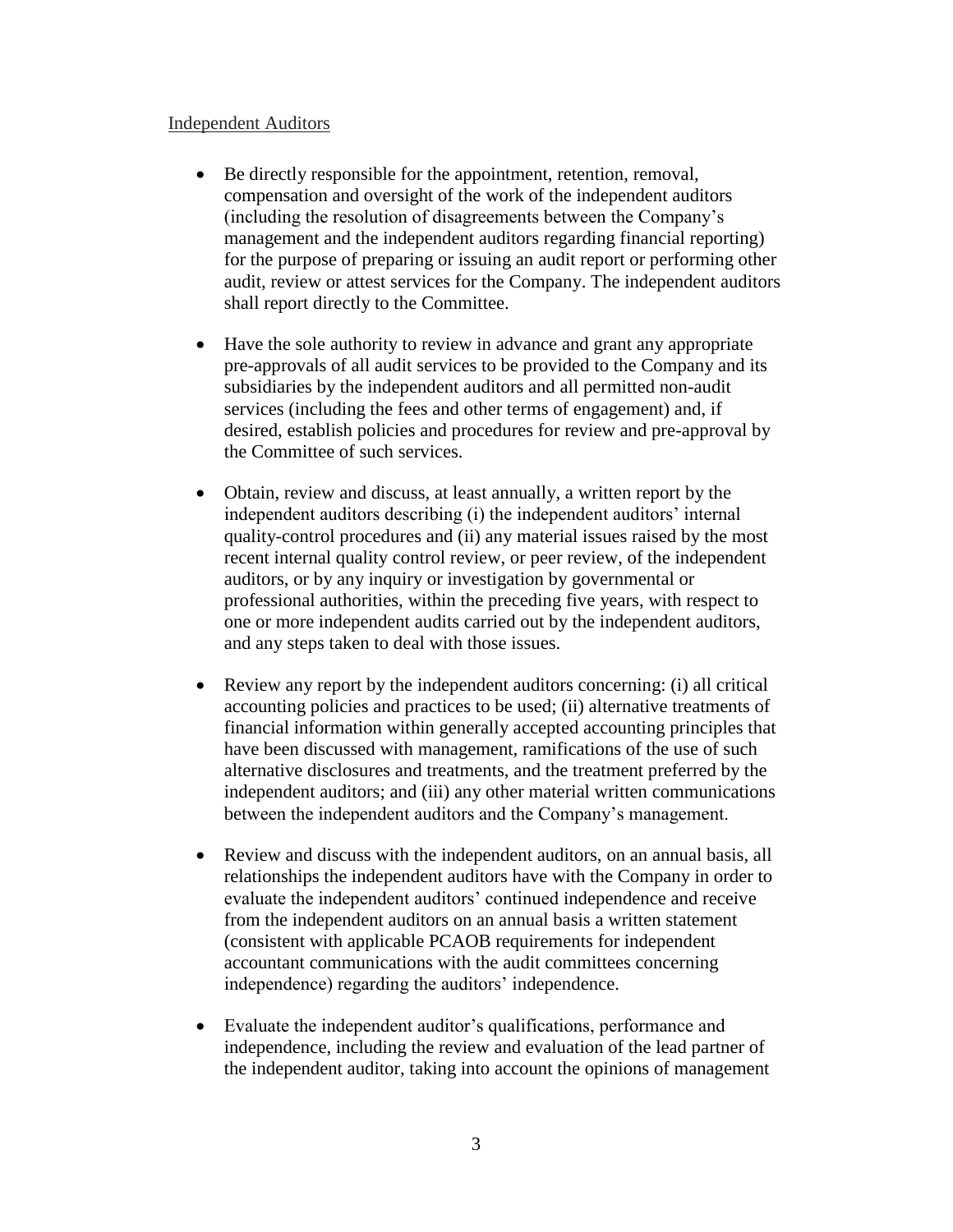and whether there should be a rotation of the independent auditors in order to assure ongoing auditor independence.

• Meet with the independent auditors prior to the audit for each fiscal year to review the planning, staffing and scope of the audit.

### Oversight of Company Financial Statements and Internal Controls

- Review and discuss the Company's annual audited financial statements and quarterly financial statements with management and the independent auditors, including the Company's disclosures under the section entitled "Management's Discussion and Analysis of Financial Condition and Results of Operations" in the Company's reports filed with the SEC.
- As appropriate, the Committee shall review with management and the independent auditors, in separate meetings if the Committee deems it necessary: (i) any analysis or other written communications prepared by management and/or the independent auditors setting forth significant financial reporting issues and judgments made in connection with the preparation of the financial statements, including analyses of the effect of alternative GAAP methods on the financial statements; (ii) any major issues regarding accounting principles and financial statement presentations, including any significant changes in the Company's selection or application of accounting principles; and (iii) the effect of regulatory and accounting initiatives or actions, as well as off-balance sheet structures, on the financial statements of the Company.
- Review and discuss with management and the independent auditors the Company's earnings press releases and discuss generally with management the nature of any additional financial information and earnings guidance to be provided publicly, to analysts and/or to ratings agencies.
- Review and discuss with management and the independent auditors the matters required to be discussed by various Statements on Auditing Standards relating to the conduct of the audit, other significant financial reporting issues and judgments made in connection with the preparation of the Company's financial statements, and any other matters communicated to the Committee by the independent auditors.
- Based on its review and discussions with management and the independent auditors, recommend to the Board of Directors whether the Company's audited financial statements should be included in the Company's Annual Report on Form 10-K.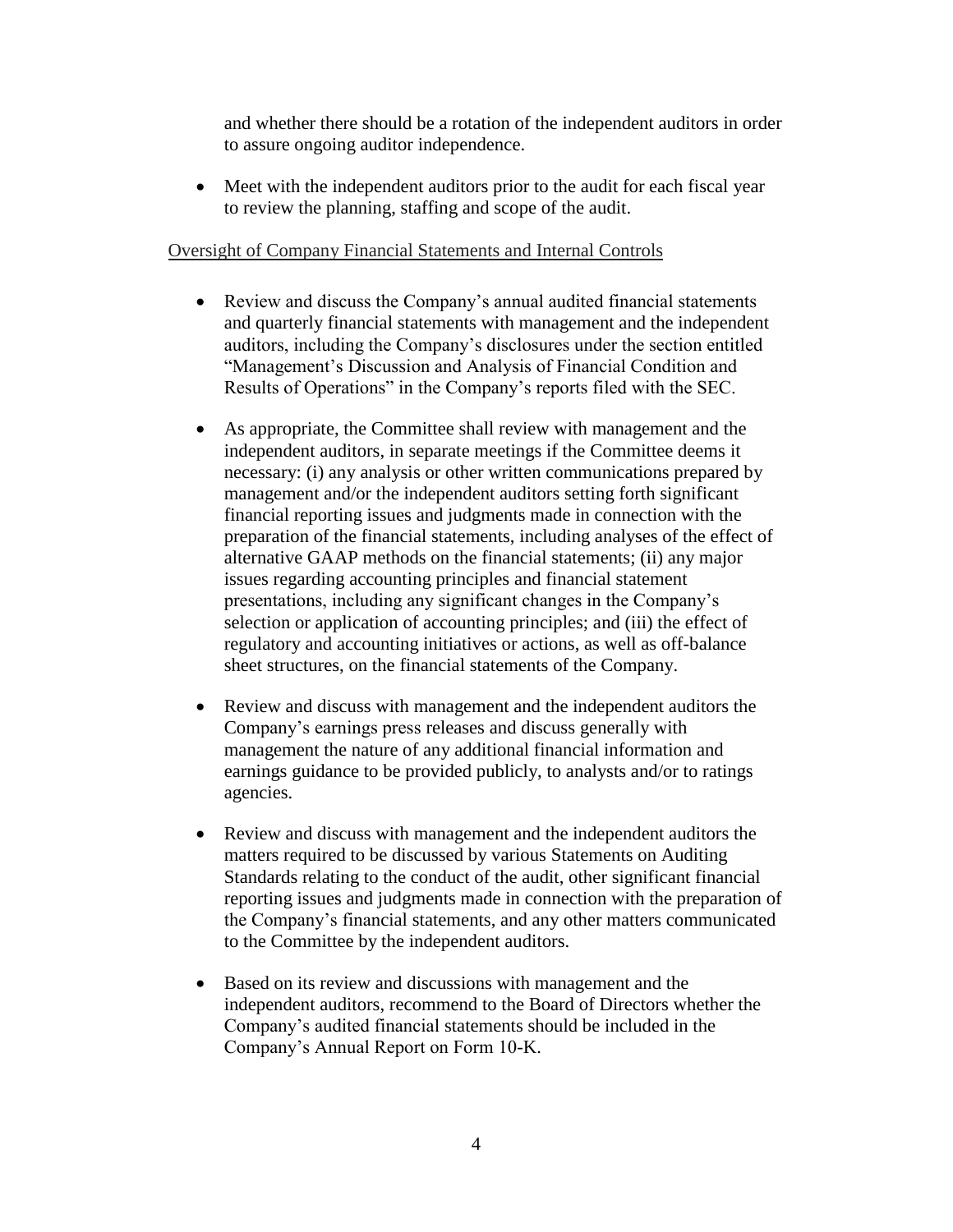- Review with the independent auditors any difficulties the independent auditors encountered in the course of its audit, including any restrictions on the scope of the independent auditors' activities or on access to requested information, any significant disagreements with management and management's response.
- Review with the independent auditors any management letter provided by the independent auditors and the Company's responses to that letter.
- Review and discuss with management and the independent auditors the adequacy and effectiveness of the Company's internal control over financial reporting (including any significant deficiencies, material weaknesses and significant changes in internal control over financial reporting reported to the Committee by management and any fraud involving management or other employees who have a significant role in the Company's internal control over financial reporting and any special audit steps adopted in light of material control deficiencies) and the effectiveness of the Company's disclosure controls and procedures.
- Review with the Board of Directors any issues that arise with respect to the quality or integrity of the Company's financial statements, the Company's compliance with legal or regulatory requirements and the performance and independence of the Company's independent auditors.

### With Respect to Other Matters

- Review disclosures made to the Committee by the Company's Chief Executive Officer and Chief Financial Officer during their certification process for periodic reports filed with the SEC about (i) any significant deficiencies in the design or operation of internal control over financial reporting or material weaknesses therein, (ii) any fraud involving management or other employees who have a significant role in the Company's internal control over financial reporting or (iii) the effectiveness of the Company's disclosure controls and procedures.
- Prepare the report of the Audit Committee required by the rules of the SEC to be included in the Company's annual proxy statement.
- Periodically, meet separately with management, with internal auditors (or other personnel responsible for the internal audit function) and with the independent auditors.
- Discuss with management the Company's major financial risk exposures and the steps management has taken to monitor and control such exposures, including the Company's policies with respect to risk assessment and risk management.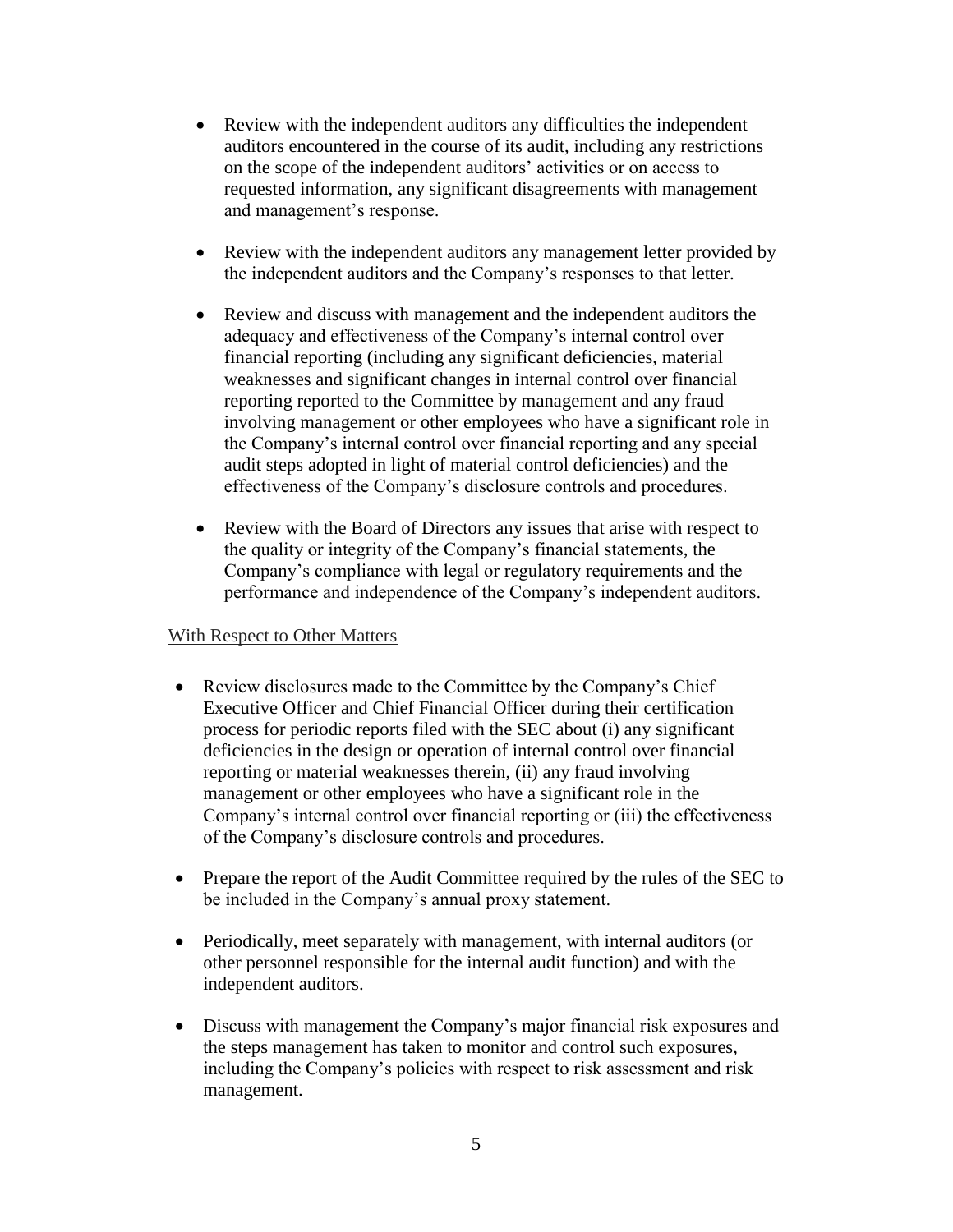- Establish procedures for the receipt, retention and treatment of complaints received by the Company regarding accounting, internal accounting controls or auditing matters, and the confidential, anonymous submission by the Company's employees of concerns regarding accounting or auditing matters.
- Establish guidelines for the hiring of employees and former employees of the independent auditors.
- Review and consider "related person transactions" under, and take other actions contemplated by, the Company's Related Person Transactions Policy.
- Review any proposed waiver of the Code of Business Conduct and Ethics and Code of Ethics for Senior Financial Officers and make a recommendation to the Board of Directors with respect to the disposition of any proposed waiver.
- Make regular reports on the activities of the Committee to the Board of Directors.

## **Evaluation of the Committee Charter and the Committee**

- Review and reassess the adequacy of this Charter annually at its first meeting following the Annual Meeting of Stockholders and recommend any proposed changes to the Board of Directors. The Committee also shall undertake an annual evaluation assessing its performance with respect to its duties and responsibilities set forth in this Charter, which evaluation shall be reported to the Board of Directors. The self-assessment shall be conducted in such manner as the Committee deems appropriate.
- The Nominating and Corporate Governance Committee shall also undertake an annual review and reassessment of this Charter at its first meeting following the Annual Meeting of Stockholders and recommend any changes to the Board of Directors.
- Clarification of Audit Committee's Role
- While the Committee has the responsibilities and powers set forth in this Charter, the Committee's role is one of oversight. It is not the duty of the Committee to plan or conduct audits or to determine that the Company's financial statements and disclosures are complete and accurate and are in accordance with generally accepted accounting principles and applicable rules and regulations. These are the responsibilities of management and the independent auditors. In adopting this Charter, the Board of Directors acknowledges that the Committee members are not providing any expert or special assurance as to the Company's financial statements or any professional certification as to the independent auditors' work or auditing